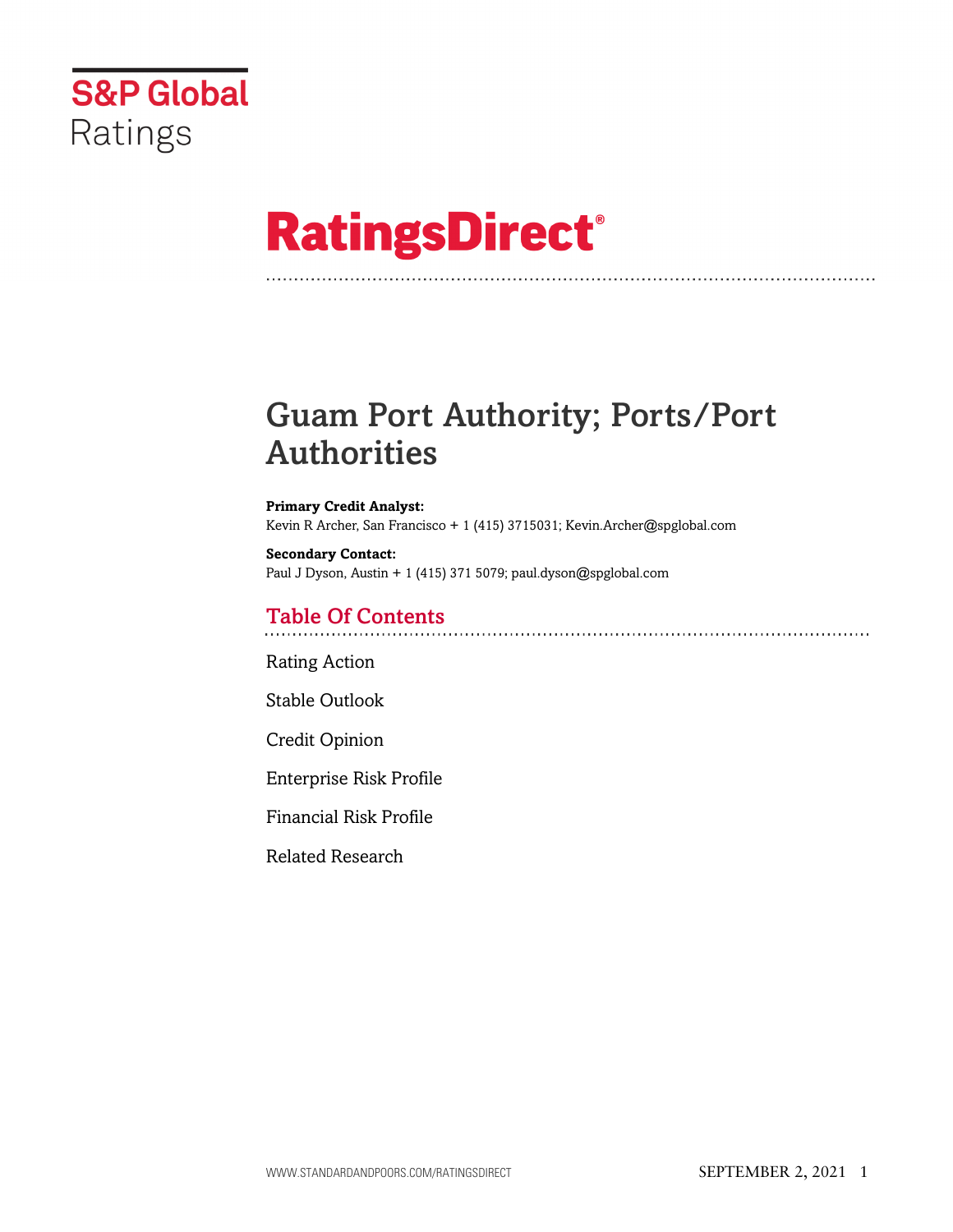## Guam Port Authority; Ports/Port Authorities

Credit Profile

Guam Port Auth port rev bnds **Long Term Rating Community Community Community Community Community Community Community Community Community Community Community Community Community Community Community Community Community Community Community Community Comm** 

## <span id="page-1-0"></span>Rating Action

S&P Global Ratings revised its outlook to stable from negative and affirmed its 'A' long-term rating on the Guam Port Authority's (the authority or the port) outstanding series 2018 port revenue bonds using its Global Not-For-Profit Transportation Infrastructure Enterprises (TIE) criteria, published Nov. 2, 2020, on RatingsDirect.

The outlook revision reflects our view that, despite the economic disruption caused by the global COVID-19 pandemic, volume levels at the port have remained relatively stable and resilient from fiscal 2019 to fiscal 2020 and continuing into fiscal 2021 (Sept. 30 year-end), given the essentiality of the port to Guam, supporting financial metrics that remain in line with our expectations at the current rating level.

Currently, the port has approximately \$72.3 million of bonds (all fixed rate) outstanding. A senior, statutory lien on the authority's net revenues less crane surcharges, facility maintenance fees, and public marina revenues secures the series 2018 bonds. However, per the indenture, for purposes of calculating coverage per the rate covenant and additional bonds test (ABT), the authority is permitted to include crane surcharges used to pay debt service or operating expenses. The indenture coverage calculation also permits noncash accounting adjustments including those related to pension and other postemployment benefits (OPEB). Bond provisions also include both a 1.25x rate covenant and ABT, along with a debt service reserve fund fully funded with bond proceeds at the lowest of 10% of par, 125% of average annual debt service or maximum annual debt service.

## Credit overview

The rating reflects our opinion of the authority's strong enterprise risk profile and strong financial risk profile. The strong enterprise risk profile reflects our view of Guam's very strong economic fundamentals as scored under the above criteria, and the port's essentiality and virtual monopolistic position as sole provider of maritime facilities and services in Guam, somewhat offset by high leading carrier concentration. The strong financial risk profile reflects our view of coverage (as per our calculations) that we expect to remain at levels that we consider strong over the next few years, a very strong debt profile (low debt burden), and strong liquidity and financial flexibility.

The port entered the pandemic financially and operationally strong, with strong historical debt service coverage (DSC; S&P Global Ratings-calculated), relatively stable-to-growing volume levels (84,954 containers in fiscal 2019), and a strong overall liquidity position. Entering the pandemic, we viewed the port's market position as adequate and still view it as such, reflective of the port's critical importance to the island's economy offset by a concentrated customer base with nearly 50% of operating revenue attributed to one carrier, Matson Inc., and roughly 30% of the volume related to U.S military activity on the island. While many of its sector peers have experienced fluctuations in volume--declines in 2019 due to frosty trade policies or large increases due to surging imports of consumer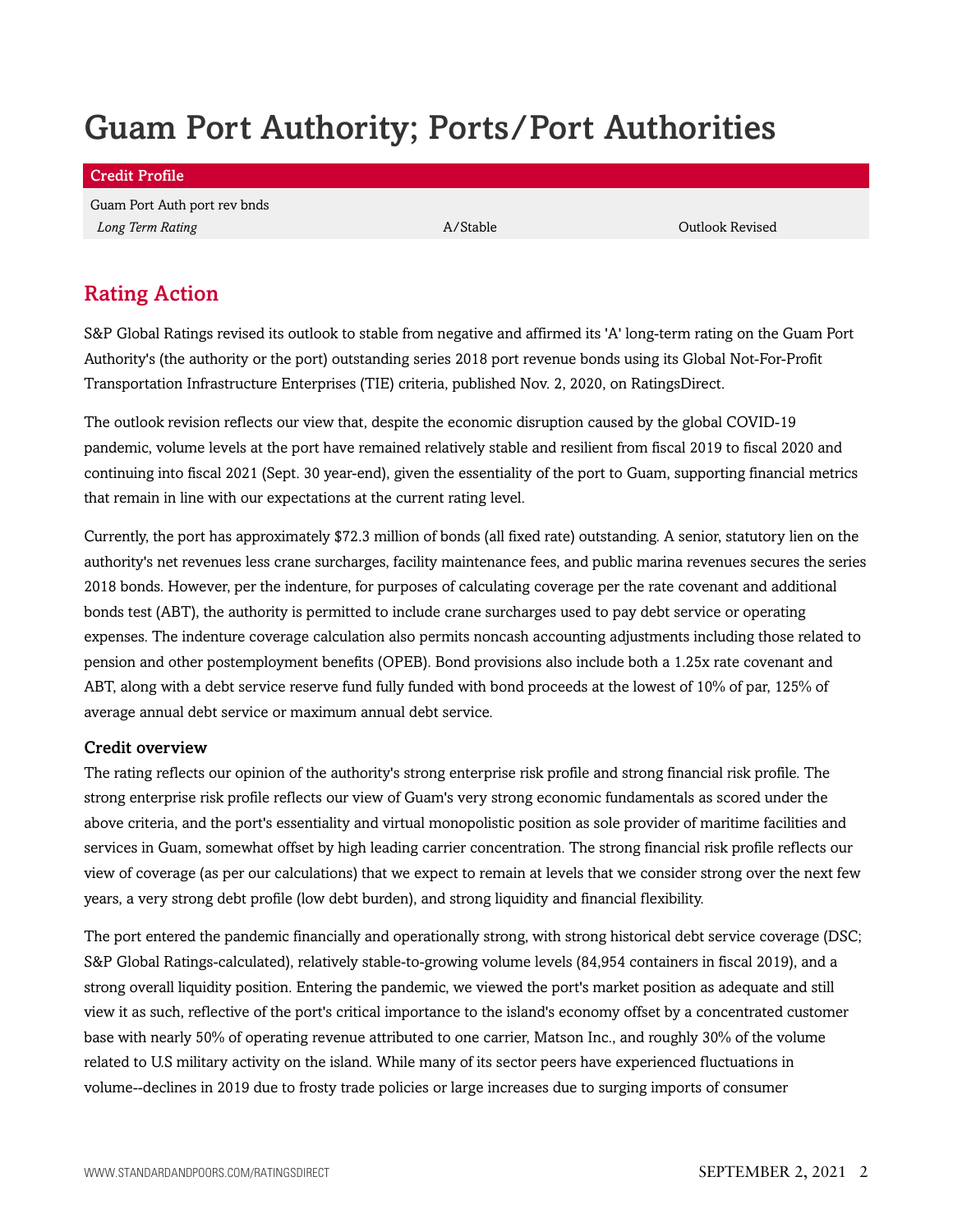goods--volume levels at the Port of Guam have been largely stable between fiscal 2018-2020 with containers growing to 85,143 in fiscal 2020 from 84,954 in fiscal 2019 and with fiscal year 2021 year-to-date levels at 2.4% ahead of fiscal 2020 through the month of June.

The key credit strengths in our view are the port's:

- Adequate market position given the port's essentiality to the island economy but offset by a concentrated customer base;
- Strong financial performance, reflecting our expectation that DSC (S&P Global Ratings-calculated) will be maintained above 1.25x, and strong debt and liabilities capacity given the lack of additional debt needs but offset by large retirement benefit liabilities; and
- Strong liquidity and financial flexibility, reflecting our expectation that that the port will maintain liquidity levels near historical levels with no potential plans for drawing down at this time.

These strengths are offset by the port's exposure to modest fluctuations in demand due to economic cyclicality.

The stable outlook reflects our expectation port volumes will remain relatively stable and support financial metrics in line with the current rating.

### Environmental, social, and governance (ESG) factors

We analyzed port's ESG risks relative to its market position, management and governance, and financial performance, and determined that, with the exception of environmental risks, all are in line with our view of the sector standard. Compared to other more inland ports, the Port of Guam is exposed to more heightened environmental risks due to the risks of rising sea levels and adverse weather events such as typhoons given its location as a small island territory in the Pacific Ocean.

## <span id="page-2-0"></span>Stable Outlook

#### Upside scenario

We do not expect to raise the rating, given our view that DSC metrics are unlikely to materially improve to stronger levels, as well as our view that the Port of Guam's activity levels will likely experience some periods of volatility in the long term.

### Downside scenario

While we do not expect to lower the rating, if the port encounters material additional borrowing needs, or if its coverage metrics fall materially below forecast levels, we could lower the ratings. In addition, significant volatility in activity levels related to exposure to international trade and global economic conditions could weaken the rating.

## <span id="page-2-1"></span>Credit Opinion

S&P Global Ratings expects U.S. economic activity and growth will accelerate in 2021 as public health conditions continue to improve. The steady pace of vaccination in the U.S. has allowed for the easing of capacity restrictions, with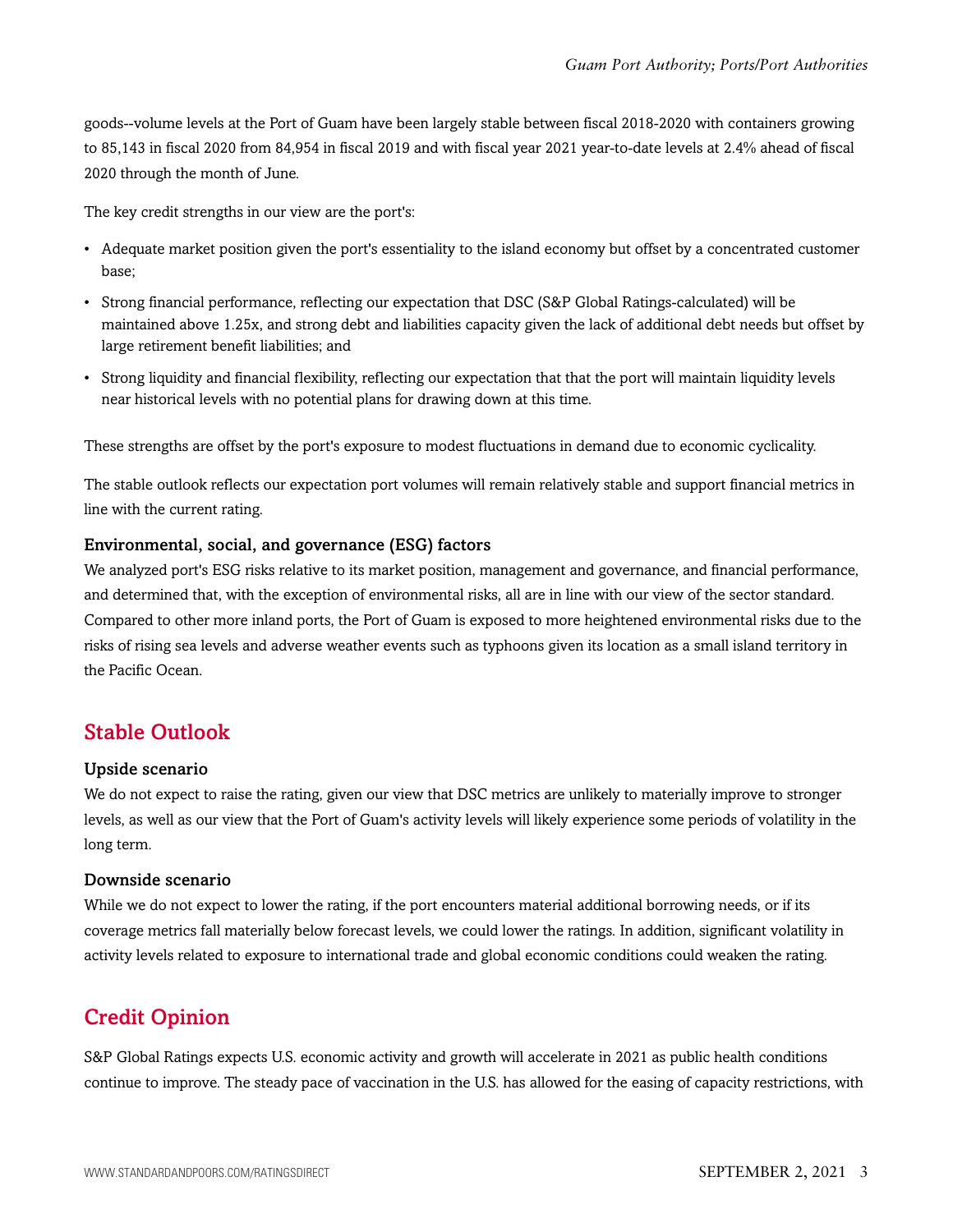most state and local governments fully or partially lifting mask mandates. Vaccination progress is part of our assessment of U.S. economic and credit implications across public finance (see our research here: www.spglobal.com/ratings). As the situation evolves, we will update our assumptions and estimates accordingly.

A better vaccination outlook this summer, a faster reopening schedule, and \$2.8 trillion from two stimulus packages have turbocharged the U.S. economic recovery this year and the next, following the pandemic-induced slump. S&P Global Economics' current forecasts anticipate ending 2021 at a 6.7% real GDP growth rate and rebounding to a slower growth phase heading into 2022, with 3.7% estimated for next year. Our risk for recession over the next 12 months is now 10%-15%, down sharply from the 20%-25% range in January and around the U.S. economy's long-term unconditional recession risk average of 13%. The U.S. unemployment rate in May fell to 5.8%, and we expect the national unemployment rate will likely reach its pre-pandemic level of less than 4% by first-quarter 2023. For more information, see "Economic Outlook U.S. Q3 2021: Sun, Sun, Sun, Here It Comes" June 24, 2021.

## <span id="page-3-0"></span>Enterprise Risk Profile

Our assessment of the authority's enterprise risk profile as strong reflects our view of its very strong economic fundamentals, low industry risk, adequate market position, and strong management and governance.

## Economic fundamentals

In our view, Guam has very strong economic fundamentals as measured by GDP per capita (\$35,713 as of January 2018), although it has above-average unemployment levels at 5.4% versus 4.9% for the nation and a population base (166,000 estimated as of 2018) that is relatively small compared with that of comparable ports on the U.S. mainland. In our opinion, Guam's economy is very closely tied to volume at the port, more so than for many other port issuers, because of its remote location. Guam imports much of what it needs to support its residents and annual visitors, so the economy directly affects port volumes and overall financial performance.

Guam's economic activity is largely based on tourism and military spending. Because of this, many of the government's economic development initiatives focus on these pillars, especially tourism. Hotel property owners have invested substantially in renovations and expansions in recent years. While the island has faced weather-related events and pandemics in the past, the nature of the COVID-19 pandemic is causing a historic downturn in tourist activities. Before the pandemic, visitor arrivals peaked in fiscal year 2019 at 1.6 million but declined nearly 90% in fiscal 2020. In July 2021, visitor arrivals were 12, 349, an increase of 792% from the miniscule July 2020 level of 1,385, but still significantly lower than the June 2019 level of 136,878.

The ongoing U.S. military buildup, while still a large undertaking, has been scaled back. Originally as many as 9,000 troops were to relocate to the island, mainly from Japan, from 2014 to 2017. A few years ago, however, the Department of Defense (DOD) reported that the number would be closer to 5,000 active duty personnel, along with 1,300 family members, support and civilian staff, vendors, and suppliers (to occur by 2026), and those figures remain. As a result, the once-estimated \$15 billion economic boon has been revised to \$8.7 billion. Still, this will almost double the amount of active military personnel on Guam.

The National Defense Authorization Act (NDAA) for fiscal 2020 authorized \$529 million for Guam but spent a lower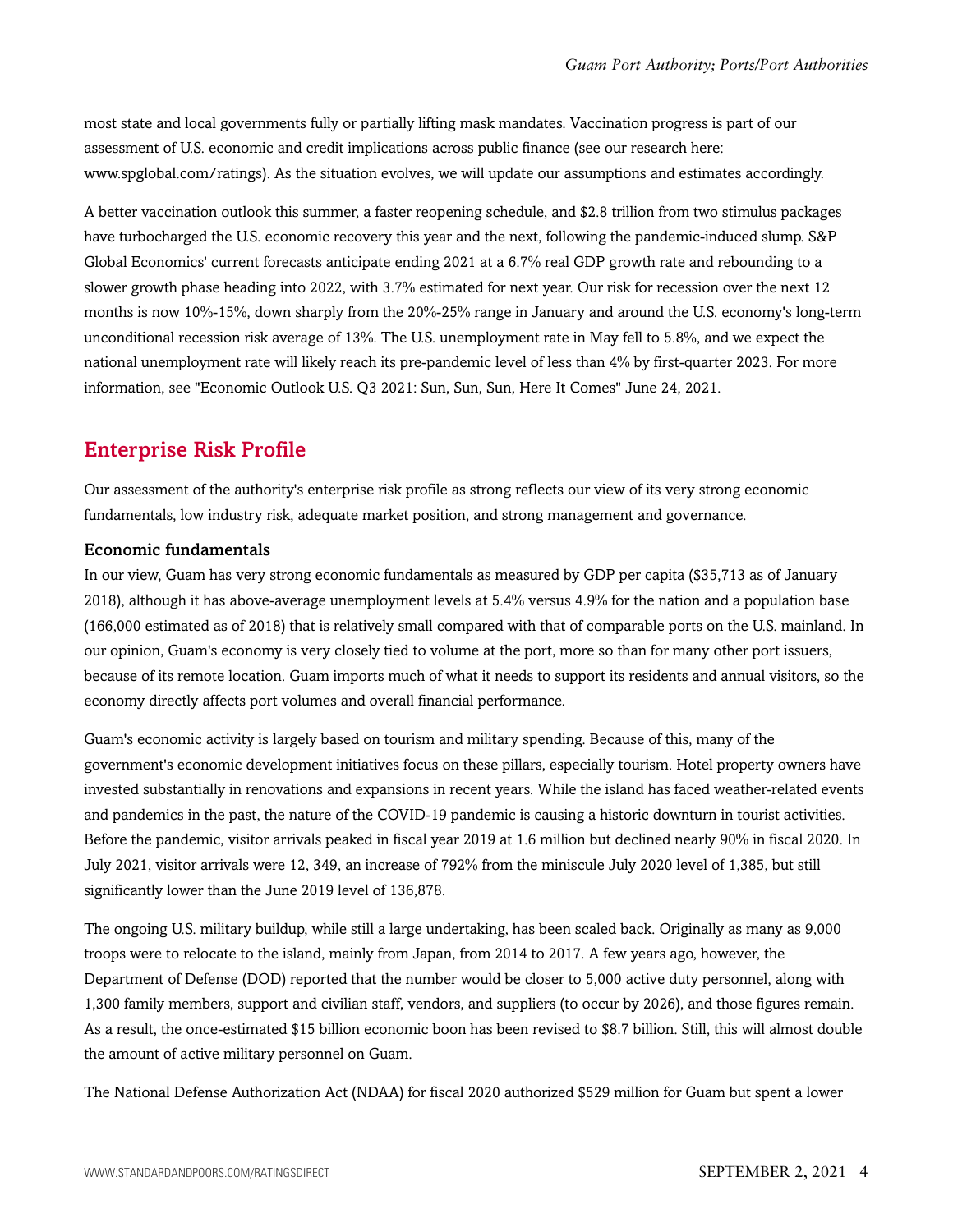amount of approximately \$365 million, with the fiscal 2021 NDAA allocated approximately \$402 million for relocation reconstruction projects on Guam. This represents a continued commitment of the DOD to the military buildup in the region to counter evolving threats from China and Russia. These priorities, if sustained, should benefit Guam, given its location in the Pacific.

#### Market position

We consider the authority's overall market position adequate. The port has been experiencing generally favorable volume, which we expect to continue given macroeconomic trends in Guam, including the ongoing military buildup. While the port is a critical component of the economy, processing approximately 90% of Guam's total volume of goods supplies, we also note a very concentrated 43% of operating revenues and 54% of cargo (fiscal 2020) are attributed to one carrier--Matson Inc.--with 30% of the total volume military-related. The leading four carriers serving the port accounted for 83% of total cargo in fiscal 2020, and the leading 10 carriers or tenants accounted for 96% of fiscal 2020 revenues, including 65% by the top two carriers, Matson and APL. Matson has been serving Guam since 1996; it employs five containerships, each with a capacity of 2,500 twenty-foot equivalent units (TEUs).

Containerized cargo, breakbulk, and liquid bulk volumes have been largely stable with a compound annual growth rate of 0.2% from 2015-2020, inclusive of a steady level of containers of 85,000 containers in fiscal 2019 and fiscal 2020 despite the pandemic. Total revenue tons has averaged about 2 million over the past few years.

The port lacks any meaningful regional competition, including two nearby ports in Saipan and Majuro. The port is the only one in the region with the required infrastructure and equipment (gantry cranes, container handlers) to service container vessels with a capacity up to 4,000 TEUs. The port is under the oversight of the Public Utilities Commission (PUC), where changes to rates and charges require the approval of the PUC through a tariff-petition process. While this is atypical for U.S. ports, our view is that such oversight has thus far not been an impediment in terms of getting necessary tariff adjustments approved. The recent 2017-2021 tariff adjustment plan included rate increases of 7%, 7%, 1%, 1%, and 1% in June 2017, January 2018, October 2018, October 2019, and October 2020, respectively. Since being placed under the PUC's oversight in 2009, the PUC has approved combined tariff adjustments totaling 37%. We take a positive view of management's actions to adjust tariffs to meet growing operating costs and finance needed capital improvements.

We expect the authority's activity levels to remain generally favorable with some modest fluctuations given the potential for weak economic cycles and potential disruptions from redeveloping the facilities.

#### Management and governance

We consider the authority's management and governance strong, reflecting our view of the port's strategic positioning, risk management and financial management, and organizational effectiveness.

To enhance its role within Guam, the authority is embarking on a capital improvement plan (CIP) to make itself more prepared for industry needs such as the military buildup, provide pre-disaster mitigation hardening of port facilities, and make various other upgrades and additions. The authority has historically operated in a fiscally prudent manner, implementing tariff increases as needed, building up cash reserves, and minimally relying on debt to meet capital needs. The authority has a relatively simple debt profile, consisting completely of fixed-rate amortizing debt in the form of the 2018 bonds. It has an informal target to maintain 365 days of cash operating costs. The port also performs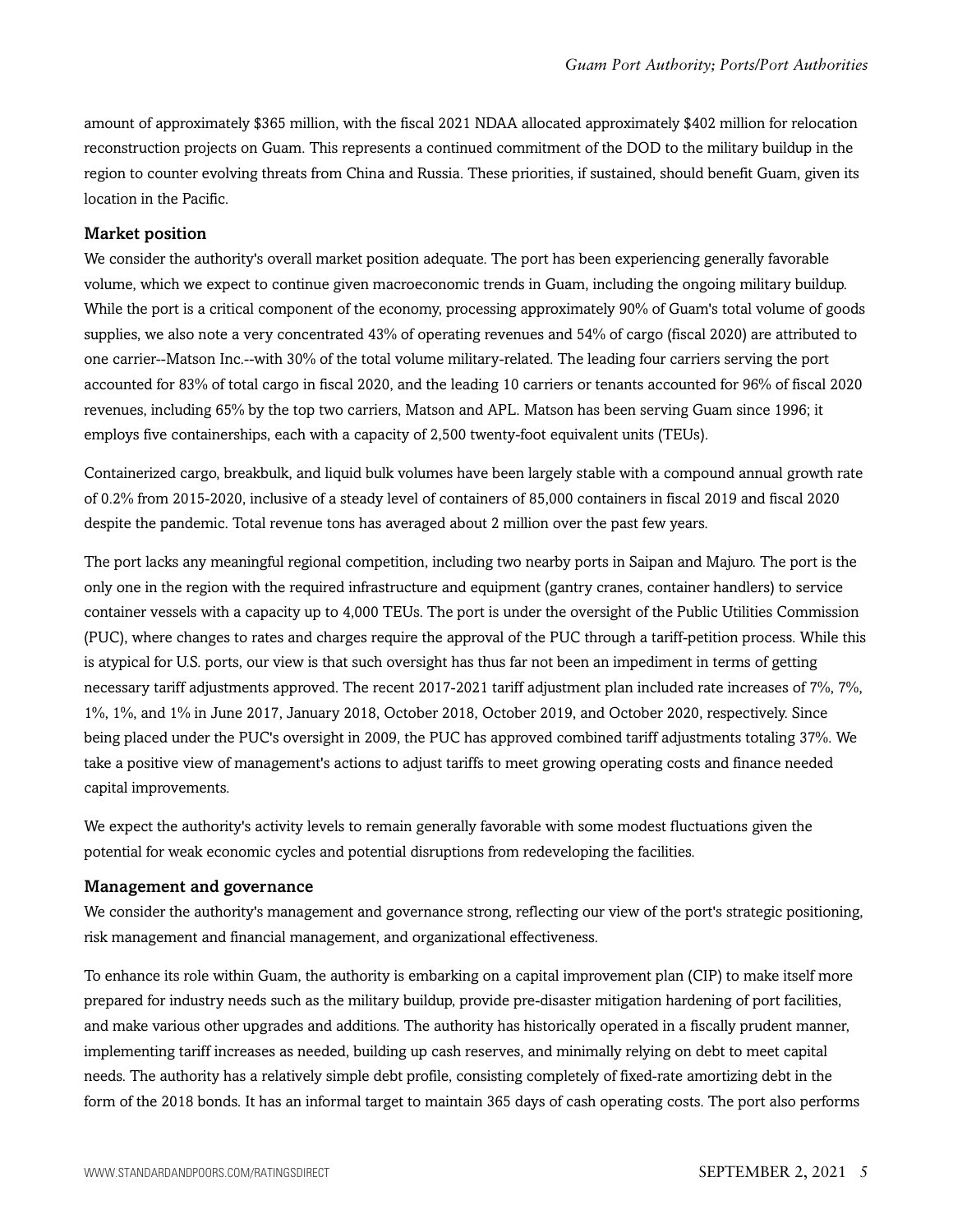monthly budget-to-actual analyses to stay on track. Management is also addressing climate risk through an insurance policy against natural disasters (including business interruption insurance), and recently installed seven power generators as backup against power loss.

## <span id="page-5-0"></span>Financial Risk Profile

Our assessment of the authority's financial risk profile as strong reflects our view of the authority's strong financial performance, strong debt and liabilities capacity, and strong liquidity and financial flexibility. Our financial profile risk assessment considers the port's historical figures focused on fiscal 2018-2020 (Sept. 30 year-end) as future metrics are expected to be maintained at those levels. Our financial profile assessment also considers the authority's financial policies, which we consider credit neutral.

#### Financial performance

Coverage per our calculations declined to 1.73x in fiscal 2020 from 4.35x in fiscal 2019 and 2.69x in fiscal 2018 due to relatively flat revenues, despite the impacts of the pandemic, but higher operating expenses from retirement benefit costs increases. Management began implementing tariff increases effective March 1, 2010. The higher tariffs support new debt associated with the capital program and have bolstered financial performance. As a result of the tariff increases and steady growth in volume, total operating revenue grew by a very strong 21% to \$51 million in fiscal 2017 from \$42 million in fiscal 2013 and to \$54 million-\$55 million during fiscal 2018-2020. Cargo throughput charges represent the largest share of revenues at 62% in fiscal 2020, followed by lease revenues and crane surcharges at 17% and 11%, respectively.

#### Debt and liabilities

We assess the authority's debt and liabilities capacity as strong, reflecting its low debt burden with debt to net revenue averaging 5.84x from fiscal 2018-2020 but also factoring into our debt and liabilities assessment is our view of the authority's combined pension and OPEB liabilities of a very large \$138 million. The pension funded ratio is low, in our view, at just 62%. We view these contingent liabilities, combined, as sizable versus the port's budget and liquidity position. The authority has no plans to issue additional debt, and its five-year capital improvement plan for fiscal 2021-2026 is almost entirely funded with federal grants.

#### Liquidity and financial flexibility

We assess the authority's liquidity and financial flexibility as adequate, with cash of about 363 days of operating costs and liquidity to debt of 64% from fiscal 2018-2020. Our assessment incorporates the resulting debt levels from the authority debt-financing a portion of its CIP with the 2018 bonds. At this time, port management has no plans to materially draw down its unrestricted reserves, nor are we expecting any material increases.

## <span id="page-5-1"></span>Related Research

Through The ESG Lens 2.0: A Deeper Dive Into U.S. Public Finance Credit Factors, April 28, 2020

#### Ratings Detail (As Of September 2, 2021)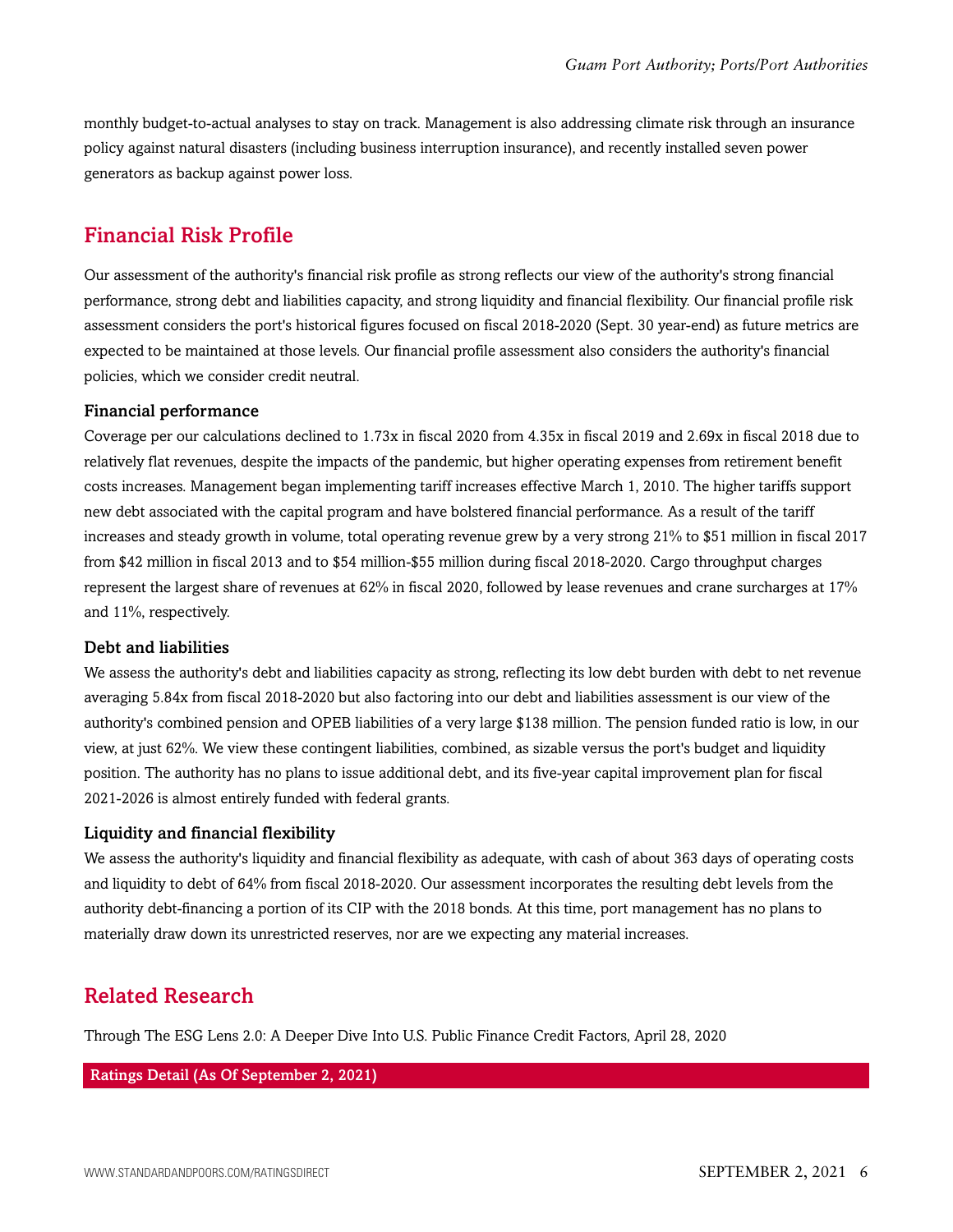| Ratings Detail (As Of September 2, 2021) (cont.)      |          |                 |
|-------------------------------------------------------|----------|-----------------|
| Guam Port Auth port rev bnds ser 2018C due 07/01/2048 |          |                 |
| Long Term Rating                                      | A/Stable | Outlook Revised |
| Guam Port Auth port rev bnds (Guam Port Auth)         |          |                 |
| Long Term Rating                                      | A/Stable | Outlook Revised |